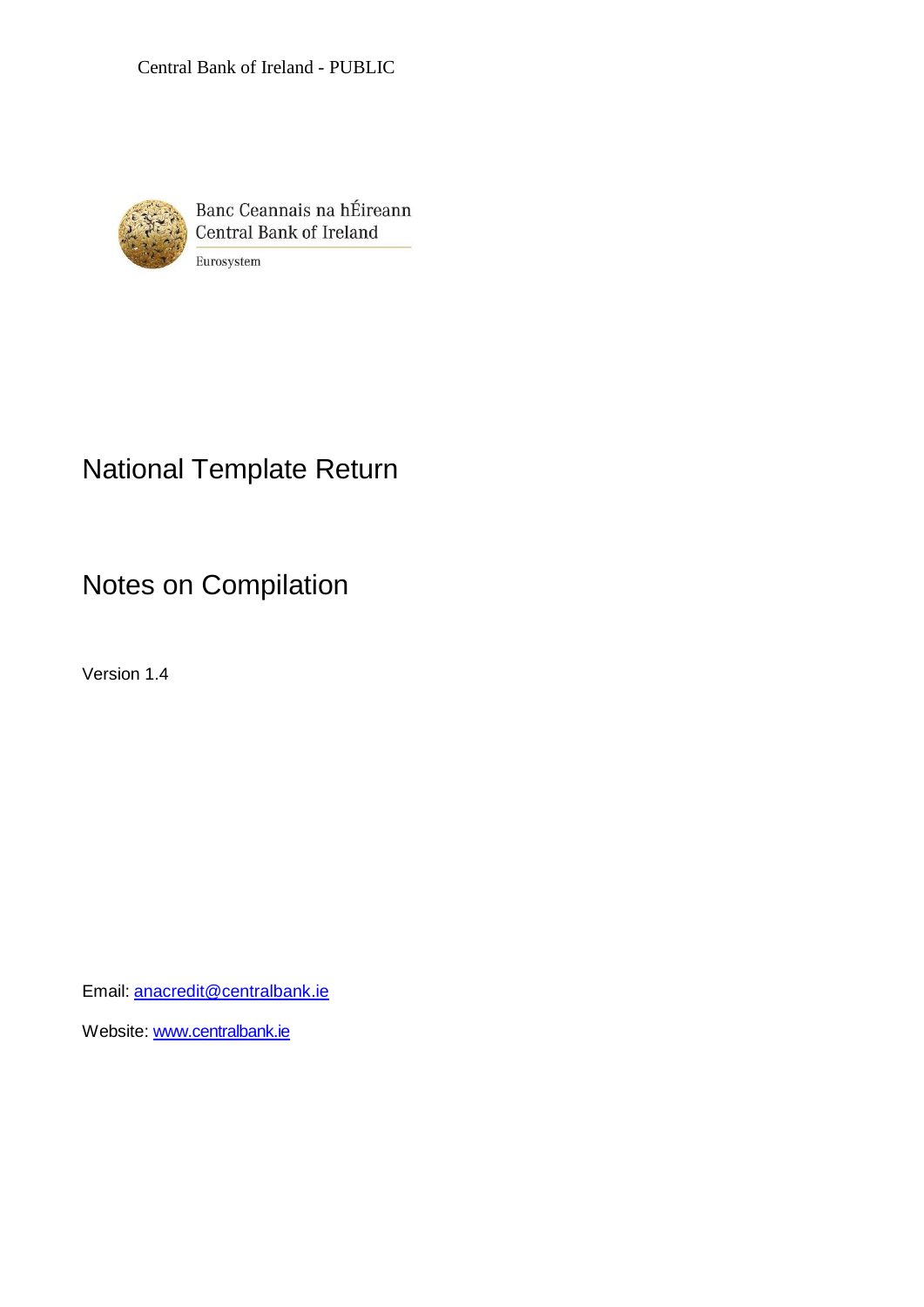# *Version Control Table*

| <b>Version</b>   | date             | <b>Comment</b>                                                                                                       |
|------------------|------------------|----------------------------------------------------------------------------------------------------------------------|
| V1.0             | 22 December 2017 | Original document                                                                                                    |
| V <sub>1.1</sub> | 3 December 2018  | Updates to all sections                                                                                              |
| V1.2             | 10 April 2019    | Updated Section 2 & 3 to clarify definitions<br>based on common queries.                                             |
| V1.3             | 07 May 2019      | Updated Reference link for RWA definition to<br>include most recent legislation rather than<br>original legislation. |
| V1.4             | 20 October 2020  | Updated Table of Contents and Section 1.8                                                                            |
|                  |                  |                                                                                                                      |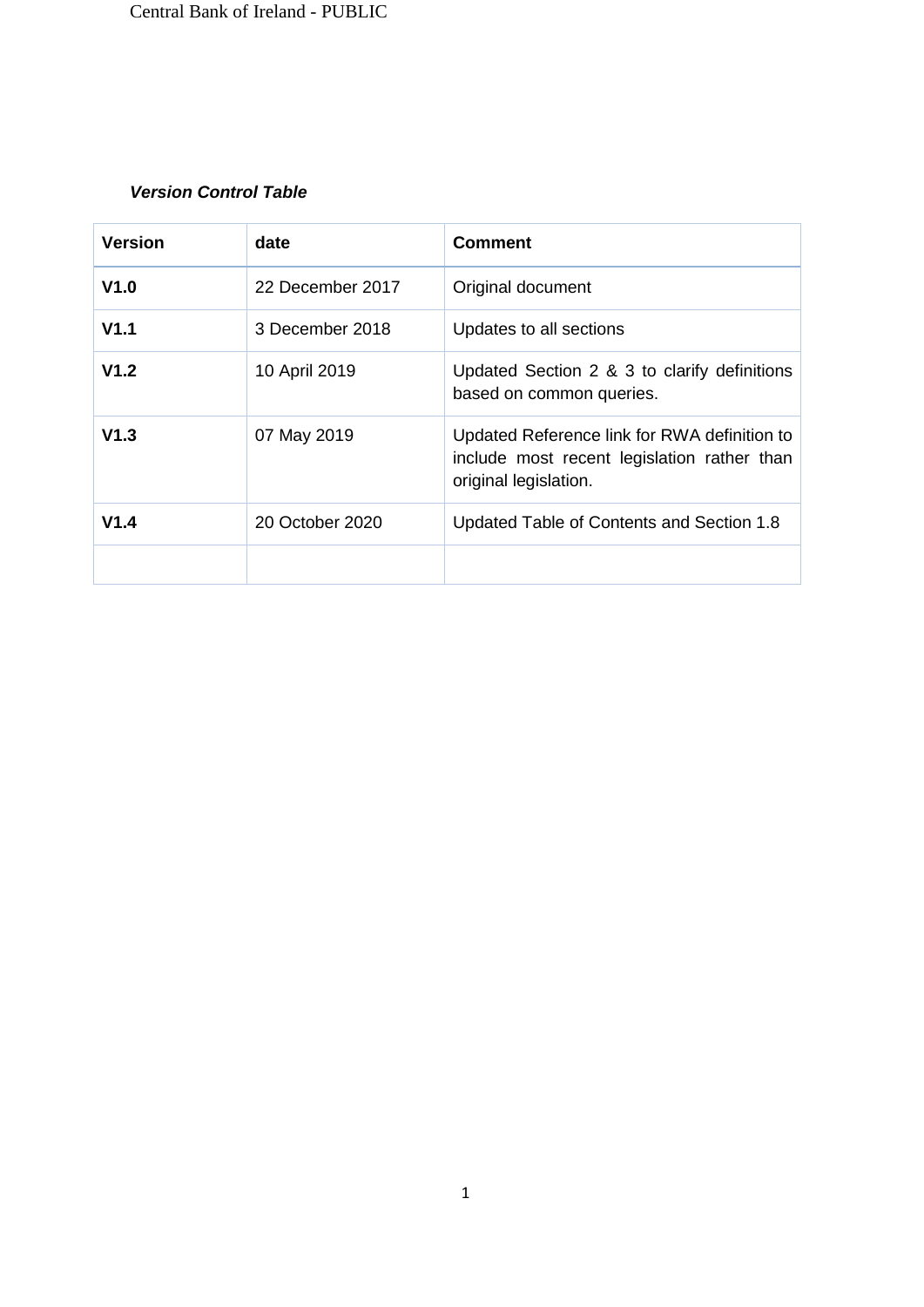# **Contents**

| 3.4  |                                      |  |
|------|--------------------------------------|--|
|      |                                      |  |
|      |                                      |  |
|      |                                      |  |
|      | 3.8 Date of NPE Classification<br>12 |  |
|      |                                      |  |
| 3.10 |                                      |  |
| 3.11 |                                      |  |
| 3.12 |                                      |  |
| 3.13 |                                      |  |
| 3.14 |                                      |  |
| 3.15 |                                      |  |
| 3.16 |                                      |  |
| 3.17 |                                      |  |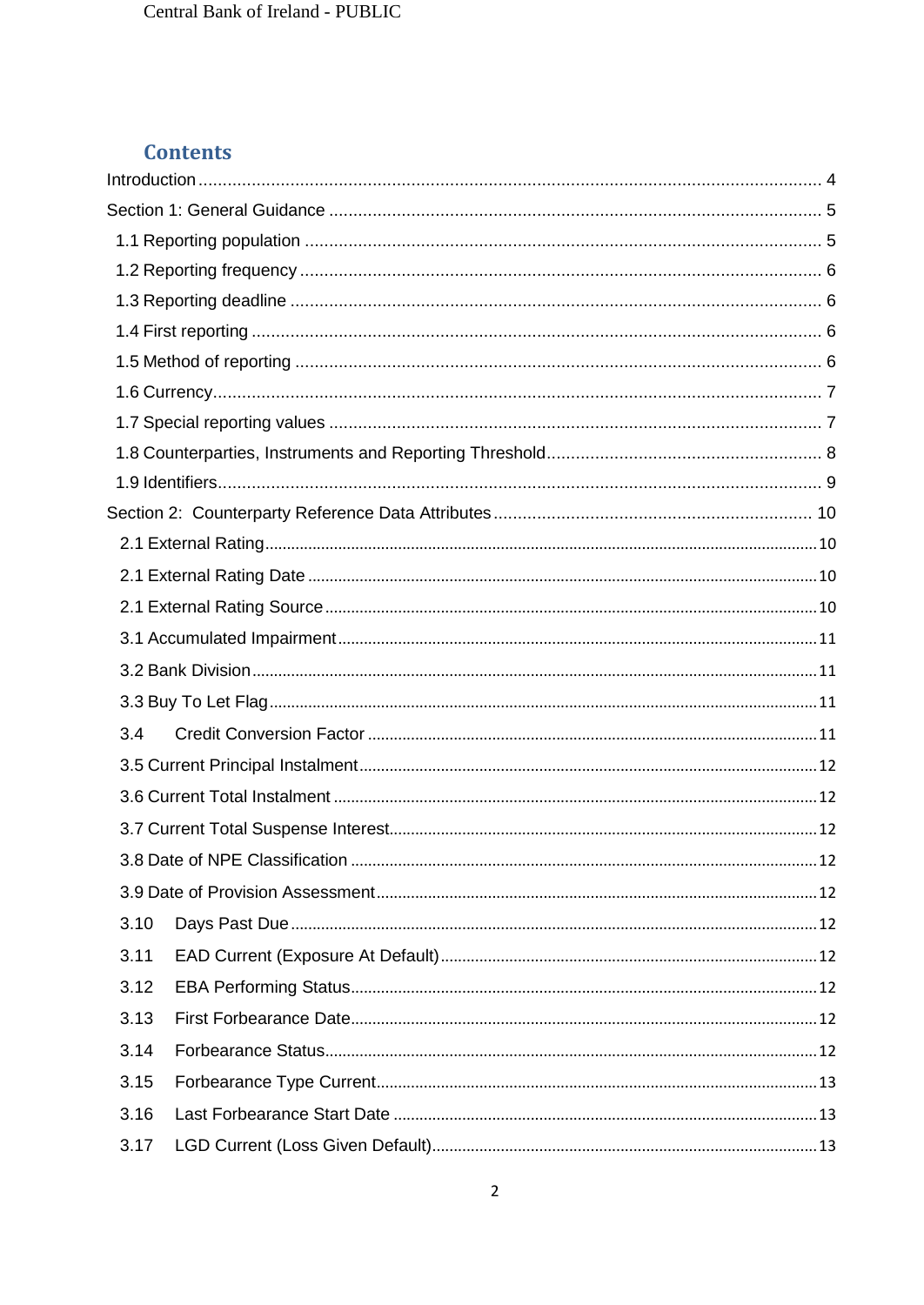| 3.19 |  |
|------|--|
|      |  |
| 3.21 |  |
|      |  |
|      |  |
|      |  |
|      |  |
|      |  |
|      |  |
|      |  |
|      |  |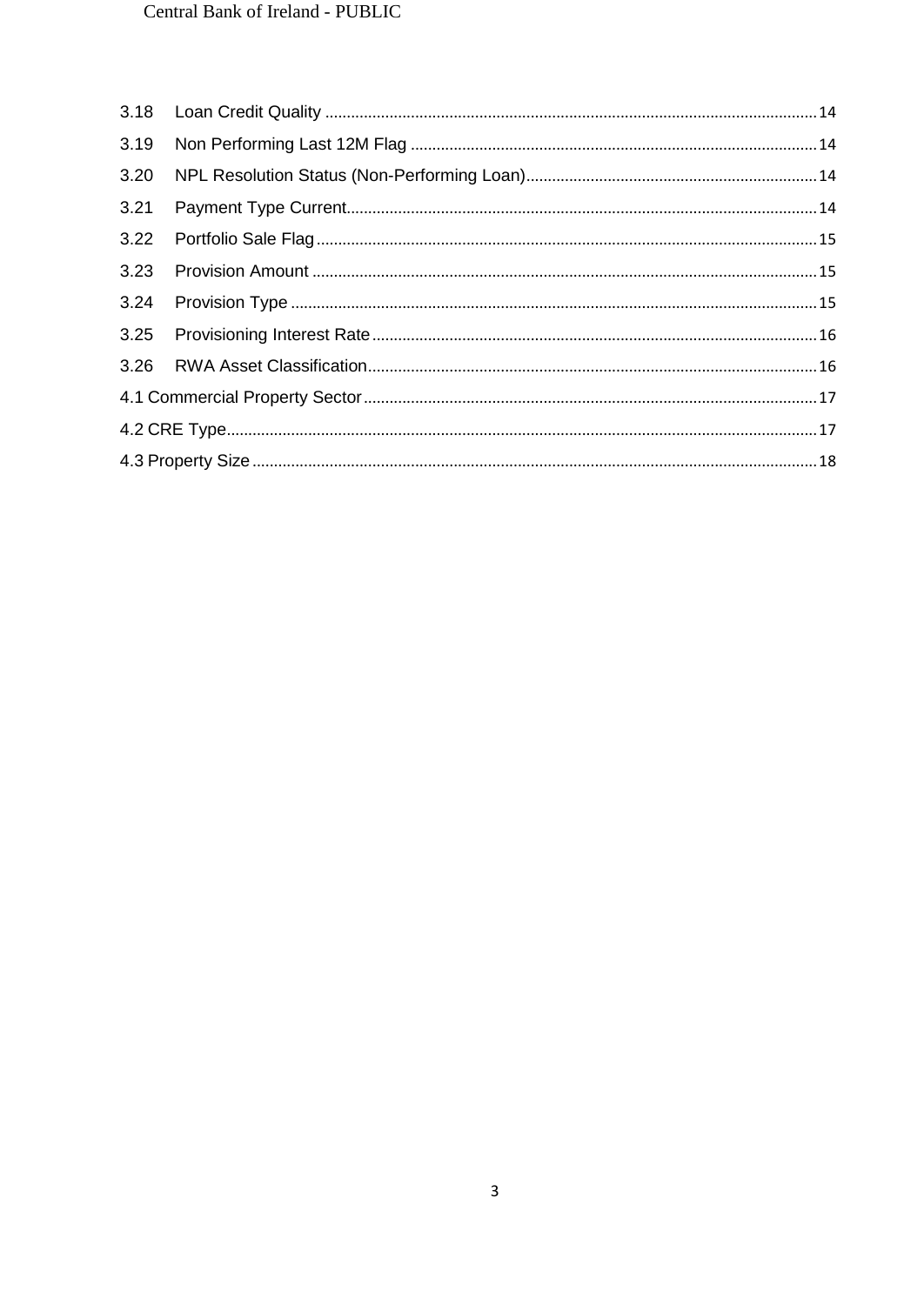# <span id="page-4-0"></span>**Introduction**

These notes on compilation are designed to assist reporting agents complete the Central Bank of Ireland (hereafter Central Bank) National Template Return (NCR1B) that will become effective from 30 June 2019.

Whilst the requirements and rules underpinning the document are fixed, the document can be updated and refined as required, including taking on board views of reporting agents.

Comments on the document are welcomed, and can be forwarded to [AnaCredit@centralbank.ie](mailto:AnaCredit@centralbank.ie) .

The notes should be read along with the template and Notes on Compilation for the other AnaCredit returns.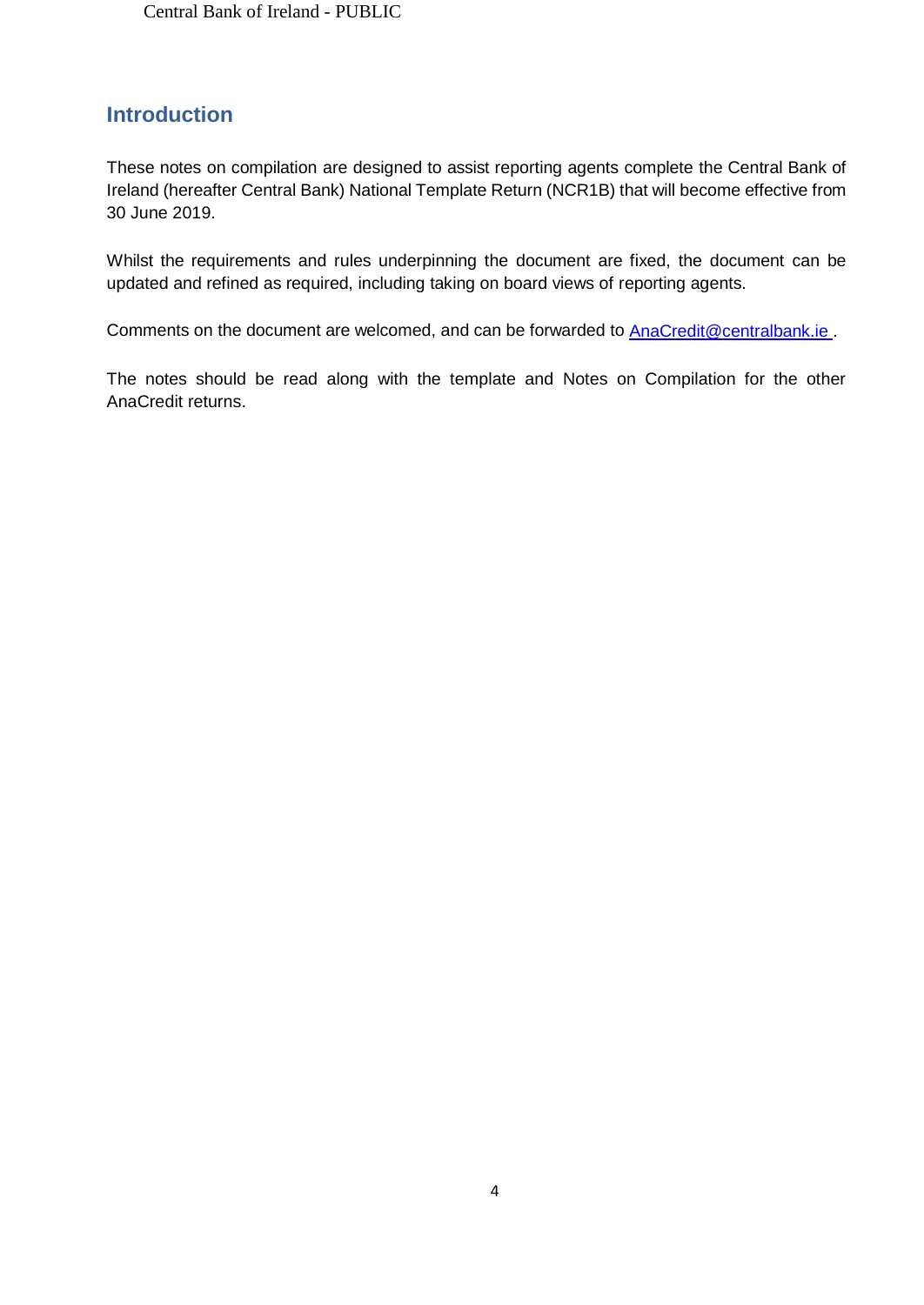# <span id="page-5-0"></span>**Section 1: General Guidance**

These notes on compilation set out the statistical reporting requirements for the selected credit institutions resident in Ireland in relation to the National Template Return (NCR1B).

This new data initiative, known as Analytical Credit Datasets (AnaCredit), comprises the collection of granular credit data based on harmonised ECB statistical reporting requirements. The objective is to establish a common granular credit database shared between the Eurosystem members, comprising input data for all euro area member states. Granular credit data can be widely used to serve a number of different functions. The AnaCredit data will support the ECB and the Central Bank in performing their central banking and supervisory functions including monetary policy analysis and operations, risk management, financial stability surveillance, statistics, macroprudential policy and research.

A key part of building the AnaCredit System is the ability to reuse the data for domestic purposes. However, the ability of meeting the various domestic user requirements requires the collection of additional data over and beyond the requirements laid down in the AnaCredit Regulation. These requirements are targeted, to the greatest extent possible, at the relevant banks that can satisfy the user need.

# <span id="page-5-1"></span>1.1 Reporting population

The reporting population is a subset of the AnaCredit reporting population as laid down in Section 1.1 of the Central Bank of Ireland AnaCredit Notes on Compilation. The Central Bank of Ireland will notify the relevant institutions.

A list of all Irish credit institutions within the reporting population is available on the Central Bank's [AnaCredit webpage.](https://www.centralbank.ie/statistics/statistical-reporting-requirements/anacredit-in-ireland) For each credit institution, it is indicated whether a reporting obligation to the Central Bank under the AnaCredit Regulation applies.

Reporting agents shall report AnaCredit data on an individual basis. Reporting agents that are legal entities report in relation to all observed agents that are part of the legal entity. Reporting agents that are foreign branches located in Ireland report in relation to their own activity.

|  |  |  |  | <b>Table 1: Reporting Frequency and Reporting Deadlines</b> |
|--|--|--|--|-------------------------------------------------------------|
|  |  |  |  |                                                             |

| <b>Return</b>      | <b>Dataset Template</b> | <b>Frequency</b> | <b>Deadline</b> |  |
|--------------------|-------------------------|------------------|-----------------|--|
|                    | Instrument              |                  |                 |  |
| NCR <sub>1</sub> B | Counterparty            | Quarterly        | $T + 20$        |  |
|                    | Protection              |                  |                 |  |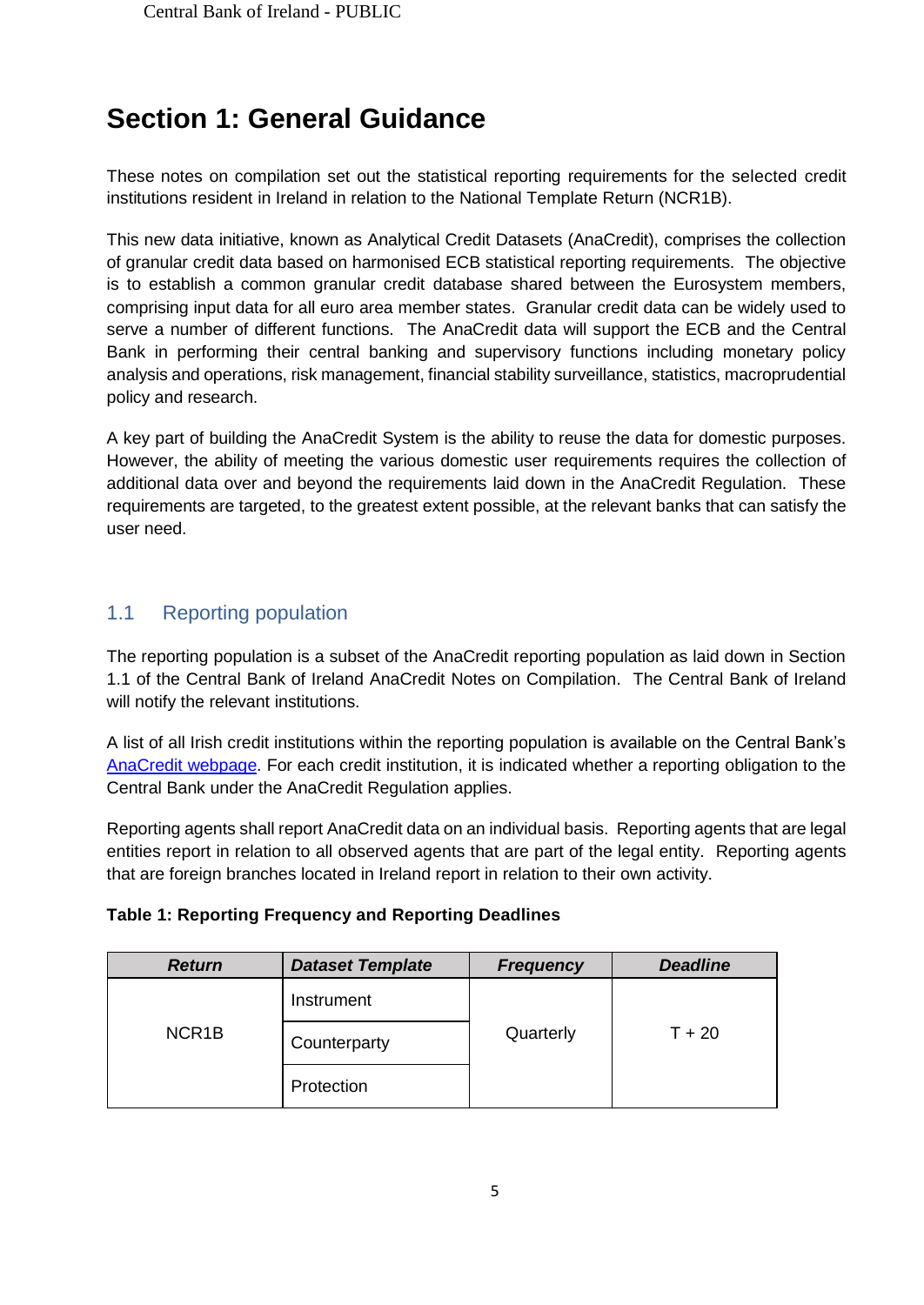# <span id="page-6-0"></span>1.2 Reporting frequency

The National Template must be reported on a quarterly basis with reference to end of March, June, September and December in each year.

All fields and datasets in the National Template must be reported for each reference period.

# <span id="page-6-1"></span>1.3 Reporting deadline

The reporting deadline for the National Template is  $20<sup>th</sup>$  working day after the last day of the reference period (T+20).

Working days exclude weekends and Irish public holidays. A schedule of reporting deadlines for will be published on the Central Bank website.

# <span id="page-6-2"></span>1.4 First reporting

Reporting agents are required to begin submitting the National Template with reference to positions at end-June 2019. The template should be reported to the Central Bank of Ireland no later than the reporting deadline for the end-June 2019 reference period in late-July 2019 (end-June 2019+20 working days).

# <span id="page-6-3"></span>1.5 Method of reporting

The returns must be submitted via the Central Bank's Online Reporting System (ONR). Reporting agents will log onto ONR (at [https://onlinereporting.cbfsai.ie\)](https://onlinereporting.cbfsai.ie/) and navigate to the Statistics business view. The new AnaCredit returns will be available under this business area.

Reporting agents must upload a separate National Template return on behalf of themselves and, where applicable, each of their observed agents.

The file format will be XML. Details on the XML file specifications are available on the **AnaCredit** [webpage](https://www.centralbank.ie/statistics/statistical-reporting-requirements/anacredit-in-ireland) of the Central Bank's website..

The file and data will undergo a number of validations at file level which must be passed or it will result in a 'File rejection'. These validations include:

- File name is valid;
- File size (maximum of 160MB for zip files);
- File extension is valid (.XML);
- File and schema validations including data specifications;
- Consistency checks.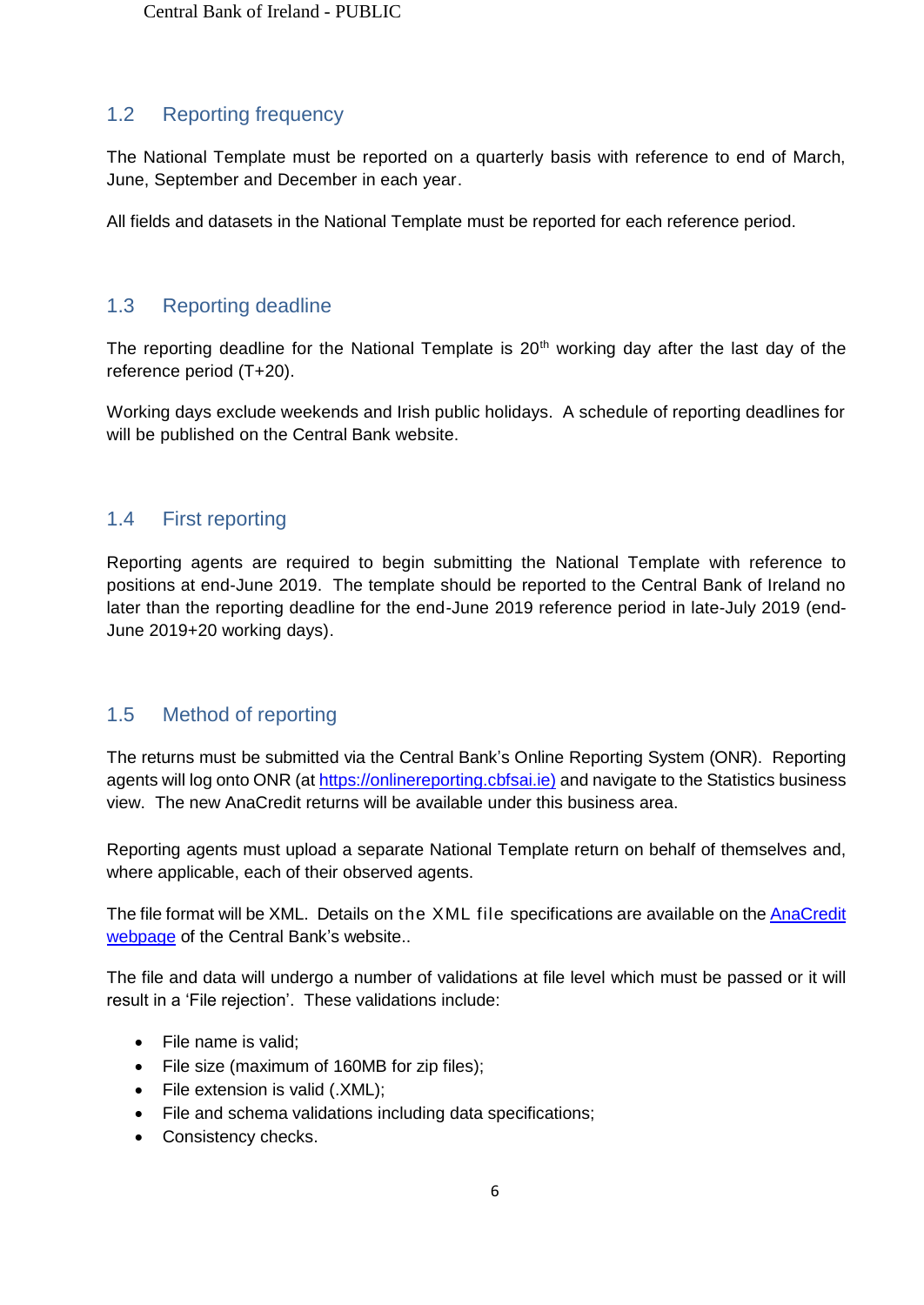The naming convention for the files is as follows:

"CCCCCCC\_XXXXXXXXXXXXXXXXXXXX\_YYYYMMDD\_NCR1B.xml"

Where:

- o CCCCCCC is the RA Code;
- o XXXXXXXXXXXXXXXXXXXX is the Observed Agent ID. Maximum 20 alphanumeric characters;
- o YYYYMMDD is the reference date of the return (e.g. 20180131); and
- o NCR1B is the relevant file code

The results of these validations will be presented via the Central Bank's online reporting platform. The results will also be available for download in Microsoft Excel or XML format.

Records will also undergo further plausibility and analytical checks within the Central Bank, and this may also result in further queries.

A full list of the validations are included in the relevant Template and Rules spreadsheet on the [AnaCredit webpage](https://www.centralbank.ie/statistics/statistical-reporting-requirements/anacredit-in-ireland) of the Central Bank's website.

It is expected that validation will change from time-to-time and any changes will be communicated to reporting agents.

## <span id="page-7-0"></span>1.6 Currency

All monetary amounts shall be reported in units of euro, with two digits after the decimal point. All foreign-currency data should be valued at the exchange rates published by the Central Bank on the reporting reference date and entered on the return as the euro equivalent of the amount outstanding on that day. If an exchange rate is not provided for a particular currency, institutions should use the same rate as that used in their own internal accounts.

# <span id="page-7-1"></span>1.7 Special reporting values

Some data attributes are not required or not applicable under certain circumstances. In such circumstances, specific values should be reported to indicate the reason for no value being reported. Under no circumstances should any attribute be left blank or empty.

The National Template comprises three types of values:

- a value as defined in the Template and Rules spreadsheet;
- "NA" (Non-applicable);
- "NP" (Not Reported).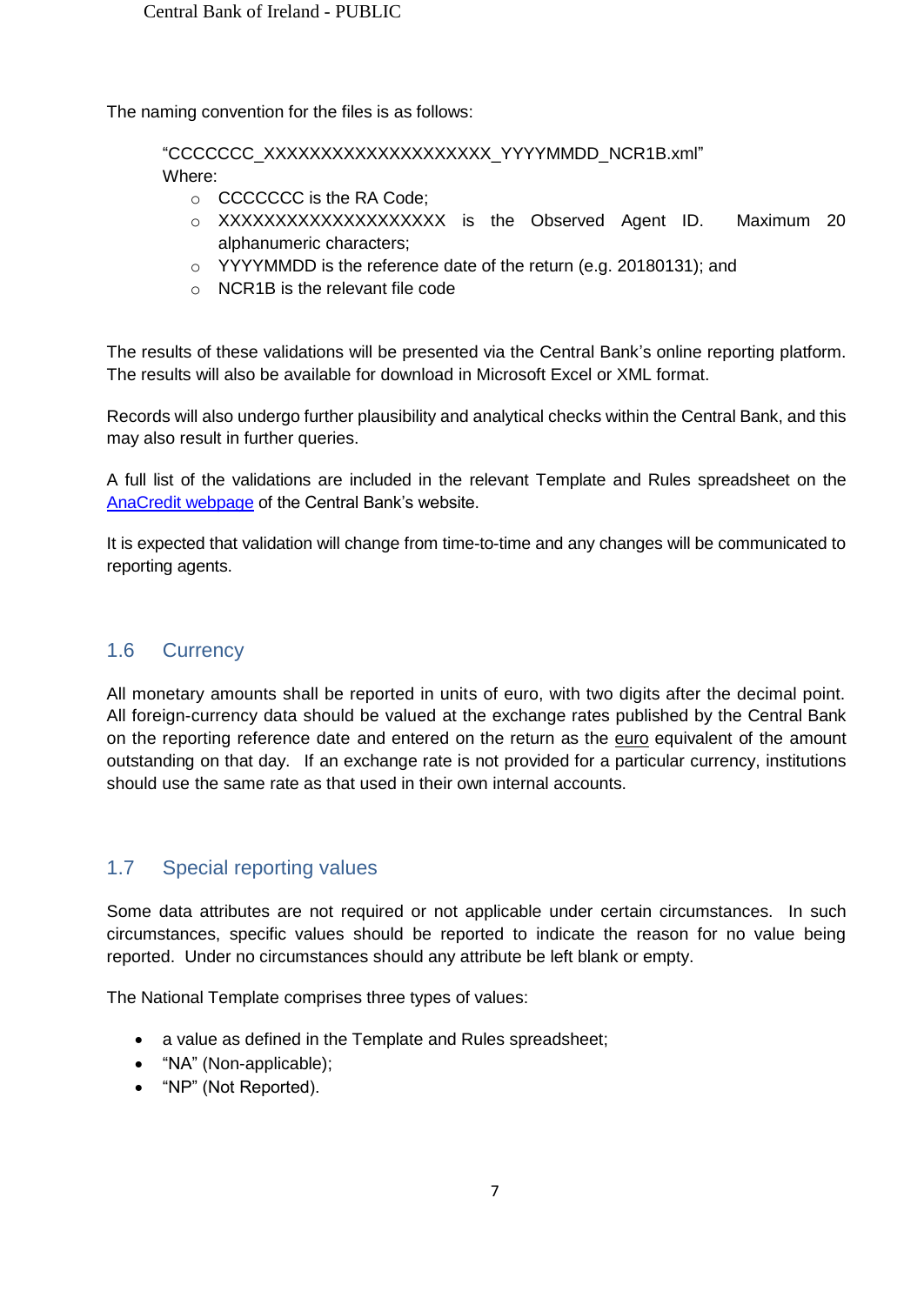**Please note that in the case of attributes that take the "Date" format, a date value must always be reported. The following dummy date values should be used to represent a given special value where applicable:**

## **"8888-01-01" to represent 'Non-applicable';**

Please note that reporting a data attribute as "NA" (Non-applicable) means that the data attribute has been carefully considered in a given situation and it has been confirmed that the data attribute does not apply.

The data specification details in the accompanying Template and Rules spreadsheets clarify which attributes permit reporting of these special values.

# <span id="page-8-0"></span>1.8 Counterparties, Instruments and Reporting Threshold

Reporting agents should report in the National Template all the instruments (and only the instruments) reported in the Central Bank of Ireland AnaCredit returns (ACR1B and ACR2B). Checks will be performed to ensure the instruments reported in the Central Bank of Ireland AnaCredit templates are comprehensively reported in the National Template.

As such, the threshold on the national template is also identical to the AnaCredit reporting.

The National Template covers only counterparties covered in the Central Bank of Ireland AnaCredit template. Specifically, for every instrument reported to AnaCredit in the instrument dataset, all counterparties that, from the perspective of the observed agent, take any of the following roles in relation to the instrument are reported in the National Template:

- the creditor to the instrument;
- the servicer to the instrument;
- the debtor to the instrument.

In addition, if the instrument is subject to a traditional securitisation transaction within the meaning of Regulation (EU) No 1071/2013 (ECB/2013/33), the transferor of the instrument to the securitisation structure is also reported in the National Template:

• the originator (the transferor) of the instrument;

As such, the National Template does not expand the scope of AnaCredit, it solely requires additional information on instruments already in scope for AnaCredit reporting.

Data on natural persons should not be reported in the National Template under any circumstances.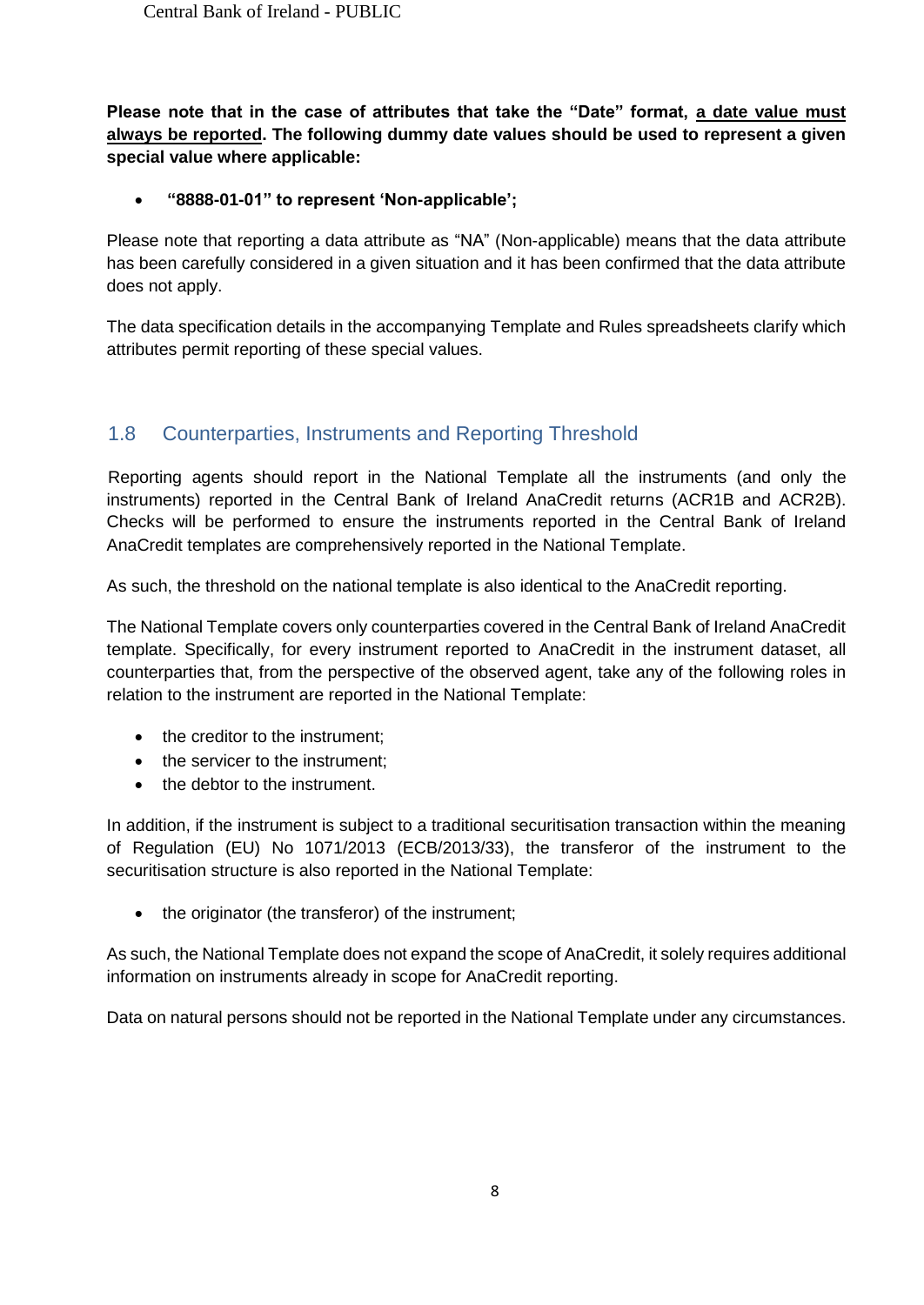# <span id="page-9-0"></span>1.9 Identifiers

All identifiers should be consistent between the Counterparty Reference Return (ACPRD), the monthly credit return (ACR1B) and the quarterly credit return (ACR2B). Please see the AnaCredit Data Returns Notes on Compilations for full details.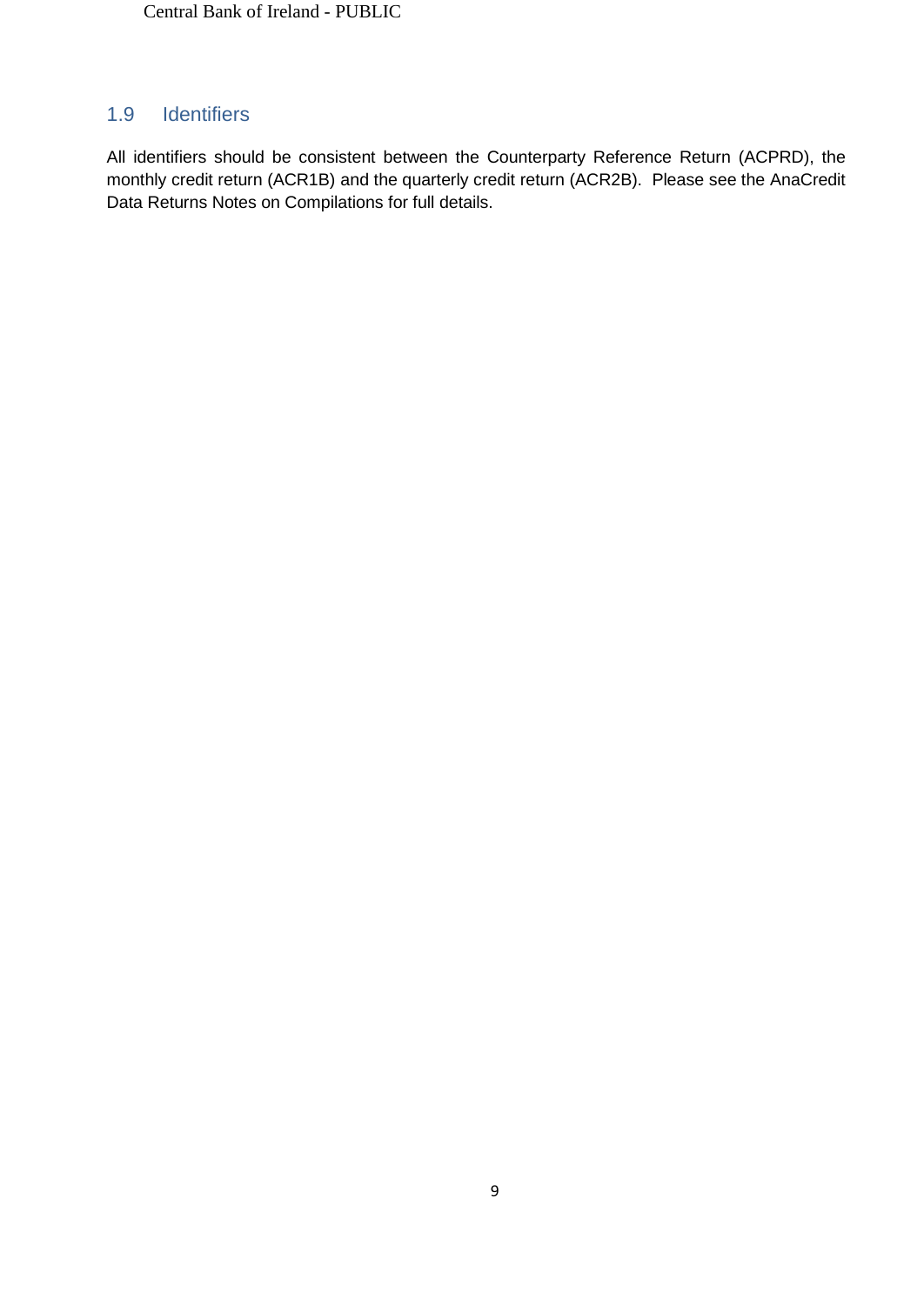# <span id="page-10-0"></span>**Section 2: Counterparty Reference Data Attributes**

The AnaCredit Regulation requires that a number of attributes are reported for each counterparty. The exact attributes to be reported are dependent on the roles that apply to the counterparty, and the legal residency of the counterparty. This chapter outlines the attributes required for each counterparty and provides detail on these attributes. Please refer to the appendix for a full list of counterparty reference data.

#### <span id="page-10-1"></span>2.1 External Rating

*Definition*: The credit rating received by an external rating agency.

The value "NA" (Non-applicable) may be reported if the counterparty does not have an external credit rating. The following domain values are applicable:

| Moody's | S&P/Fitch        | D&B      |
|---------|------------------|----------|
| AAA     | AAA              | $A(1-4)$ |
| AA1     | AA plus          | $B(1-4)$ |
| AA2     | AA               | $C(1-4)$ |
| AA3     | AA minus         | $D(1-4)$ |
| Α1      | A plus           | $E(1-4)$ |
| A2      | A                | $F(1-4)$ |
| A3      | A minus          | $G(1-4)$ |
| BAA1    | <b>BBB</b> plus  |          |
| BAA2    | BBB              |          |
| BAA3    | <b>BBB</b> minus |          |
|         |                  |          |

#### <span id="page-10-2"></span>2.1 External Rating Date

*Definition*: The last date the loan was externally rated.

The value "NA" (Non-applicable) may be reported if an external credit rating has not already been sourced for the counterparty. If an external credit rating is unavailable no rating is required.

## <span id="page-10-3"></span>2.1 External Rating Source

*Definition*: The source provider of the external rating.

The value "NA" (Non-applicable) may be reported if an external credit rating has not already been sourced for the counterparty. No new external rating is required to be sourced if it is unavailable.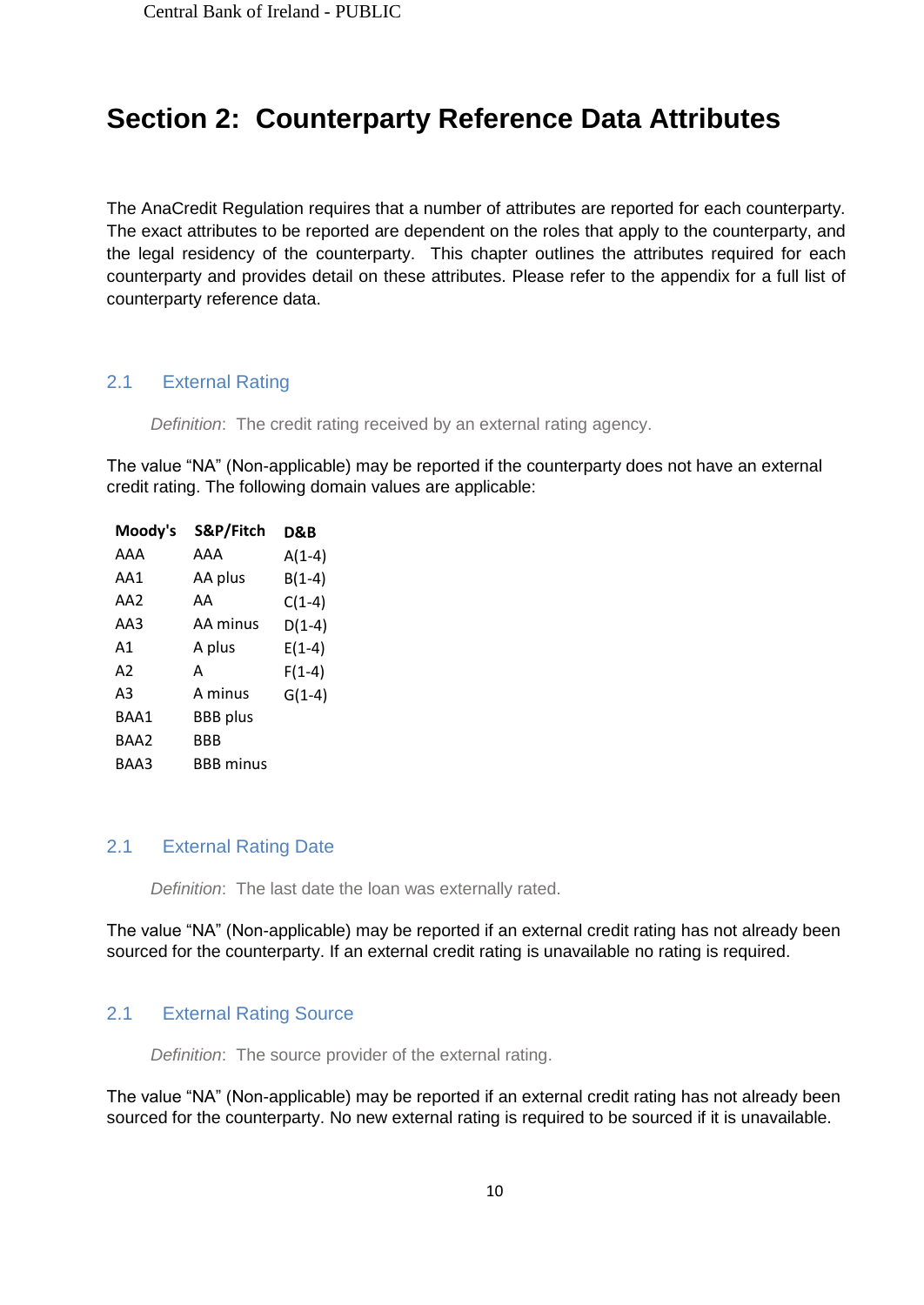# Section 3: Instrument Data Attributes

## <span id="page-11-0"></span>3.1 Accumulated Impairment

*Definition*: Accumulated changes in fair value due to credit risk and provisions.

Attribute is defined in accordance with FINREP regulation [Annex V. Part 2. 46,183.](https://www.eba.europa.eu/documents/10180/1396357/Annex+5+%28FINREP%29.pdf) from the EBA

More specifically: Accumulated impairment means the reduction in the carrying amount of the exposure either directly or through the use of an allowance account.

#### **CBI clarification in response to common queries:**

Previous reporting and AnaCredit reporting requirements were aligned in the National Template to reduce the burden of reporting requirements as much as possible; Accumulated Impairment and EBA Performing Status are defined the same.

### <span id="page-11-1"></span>3.2 Bank Division

Legacy Identifier from the PCAR submissions, if reporting agents wish to continue submitting from different divisions they can continue to do so, for those submitting a single return this can be reported NA.

#### <span id="page-11-2"></span>3.3 Buy To Let Flag

*Definition*: The property was acquired for lease at origination.

Buy-to-let should refer only to properties purchased for investment purposes. It should not refer to holiday or second homes.

## <span id="page-11-3"></span>3.4 Credit Conversion Factor

*Definition*: the ratio of the currently undrawn amount of a commitment that could be drawn and that would therefore be outstanding at default to the currently undrawn amount of the commitment.

The extent of the commitment is determined by the advised limit, unless the unadvised limit is higher.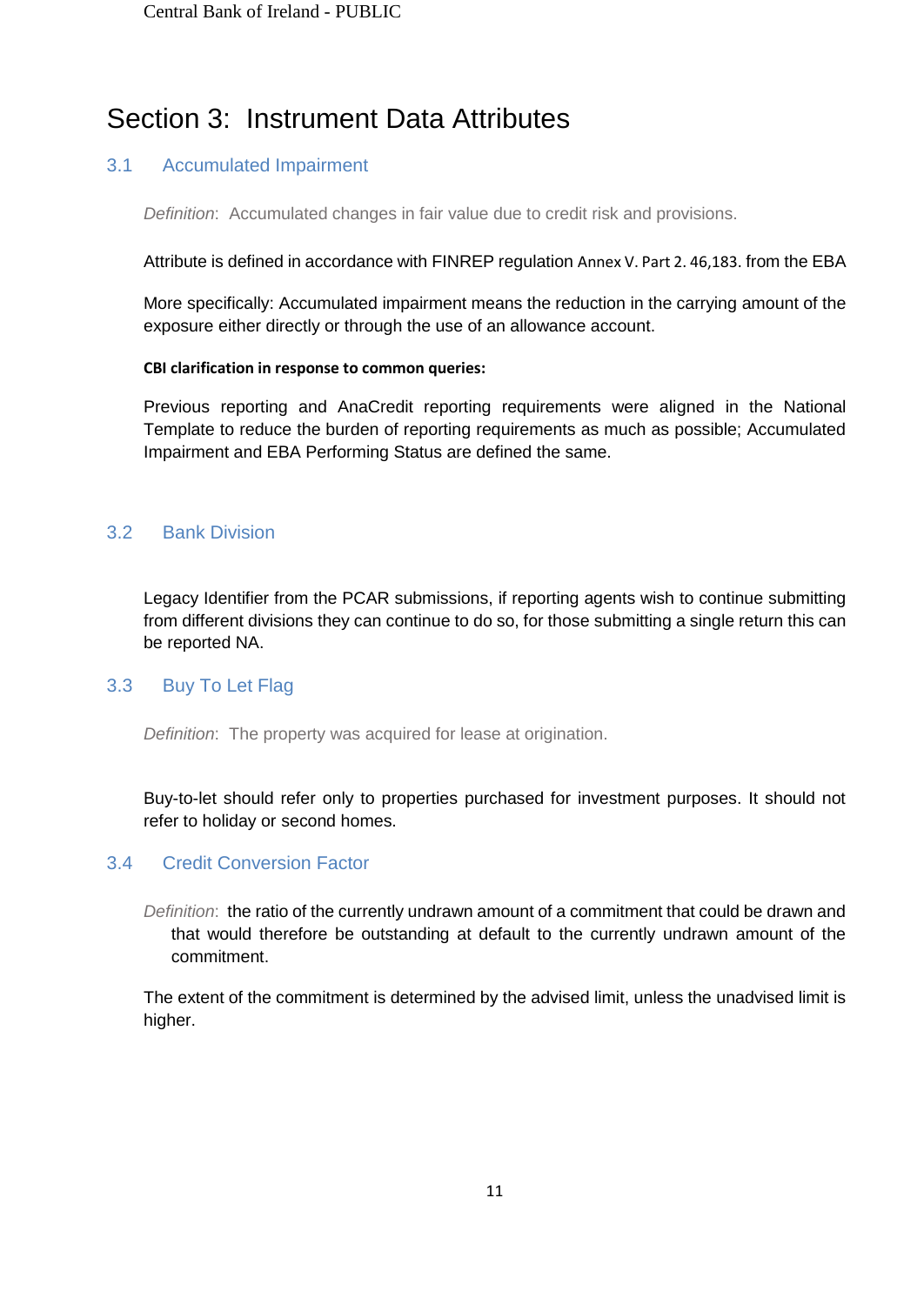#### <span id="page-12-0"></span>3.5 Current Principal Instalment

*Definition*: The last principal payment amount received.

### <span id="page-12-1"></span>3.6 Current Total Instalment

*Definition*: The last payment amount received; including principal, interest, and fees.

#### <span id="page-12-2"></span>3.7 Current Total Suspense Interest

*Definition*: The amount of unpaid interest accrued.

#### <span id="page-12-3"></span>3.8 Date of NPE Classification

According to either the bank's internal definition of non-performing or the EBA ITS on nonperforming exposures, whichever is earliest.

# <span id="page-12-4"></span>3.9 Date of Provision Assessment Most recent date provisions were assessed

#### <span id="page-12-5"></span>3.10 Days Past Due

The number of days since payment was missed.

## <span id="page-12-6"></span>3.11 EAD Current (Exposure At Default)

The value in accordance with **Article 162 of CRR** 

## <span id="page-12-7"></span>3.12 EBA Performing Status

If the loan is performing according to the EBA definition. Non-performance is defined as: Material exposures which are more than 90 days past due, or the debtor is assessed as unlikely to pay its credit obligations in full without realisation of collateral.

#### <span id="page-12-8"></span>3.13 First Forbearance Date

Date on which the first forbearance on the loan was started.

## <span id="page-12-9"></span>3.14 Forbearance Status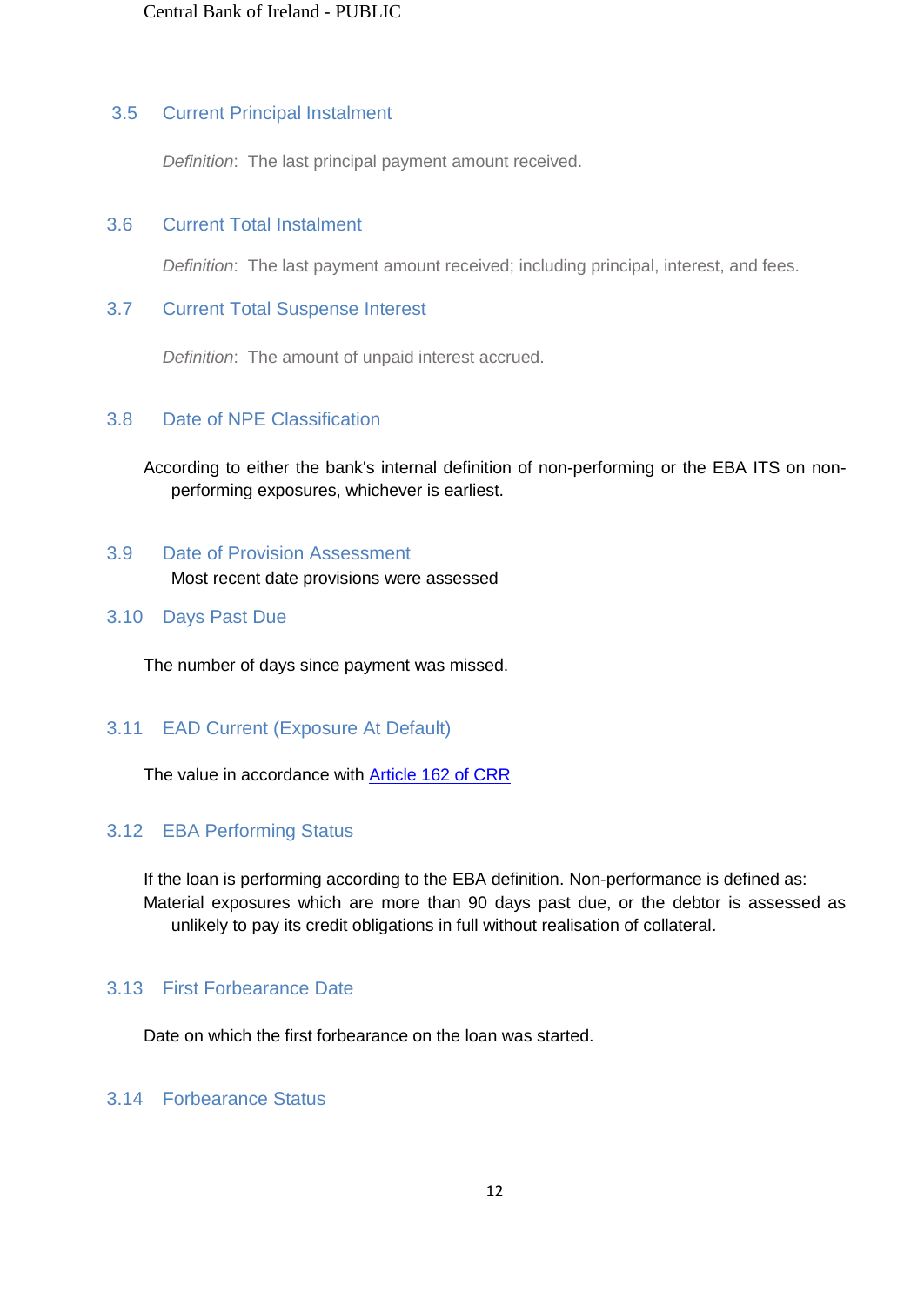Forbearance measures consist of concessions towards a debtor that is experiencing or anticipating difficulties in meeting its financial commitments. The following domain values are applicable:

- 1. Not Forborne
- 2. Performing forborne under probation
- 3. Performing forborne not under probation
- 4. Non-performing forborne

See FINREP Annex V. Part 2. 163 - 183 for expanded definitions.

#### <span id="page-13-0"></span>3.15 Forbearance Type Current

What type of forbearance treatment is currently active for the loan. One of 17 domain values may be selected: The reporting domain values are aligned with PCAR, there are fewer domains as only loans to commercial entities are considered.

- 1. Not yet assessed
- 2. Assessment in progress
- 3. Self cure
- 4. Insolvency
- 5. Bankruptcy
- 6. Forbearance restructure with no debt forgiveness
- 7. Forbearance restructure with no debt forgiveness including disposal of non-core assets.
- 8. Forbearance restructure with no debt forgiveness including equity input
- 9. Forbearance restructure with debt forgiveness (including granting of 0% margin)
- 10. Forbearance restructure with debt forgiveness (including granting of 0% margin) and including disposal of non-core assets
- 11. Forbearance restructure with debt forgiveness (including granting of 0% margin) and including equity input
- 12. Forbearance other
- 13. Debt for equity swap
- 14. Debt for asset swap
- 15. Receiver
- 16. Other enforcement
- 17. NA

# <span id="page-13-1"></span>3.16 Last Forbearance Start Date

Last date the forbearance status was updated.

## <span id="page-13-2"></span>3.17 LGD Current (Loss Given Default)

Loss Given Default at most granular level. The loss given default expressed as a percentage between 0.0 and 1.0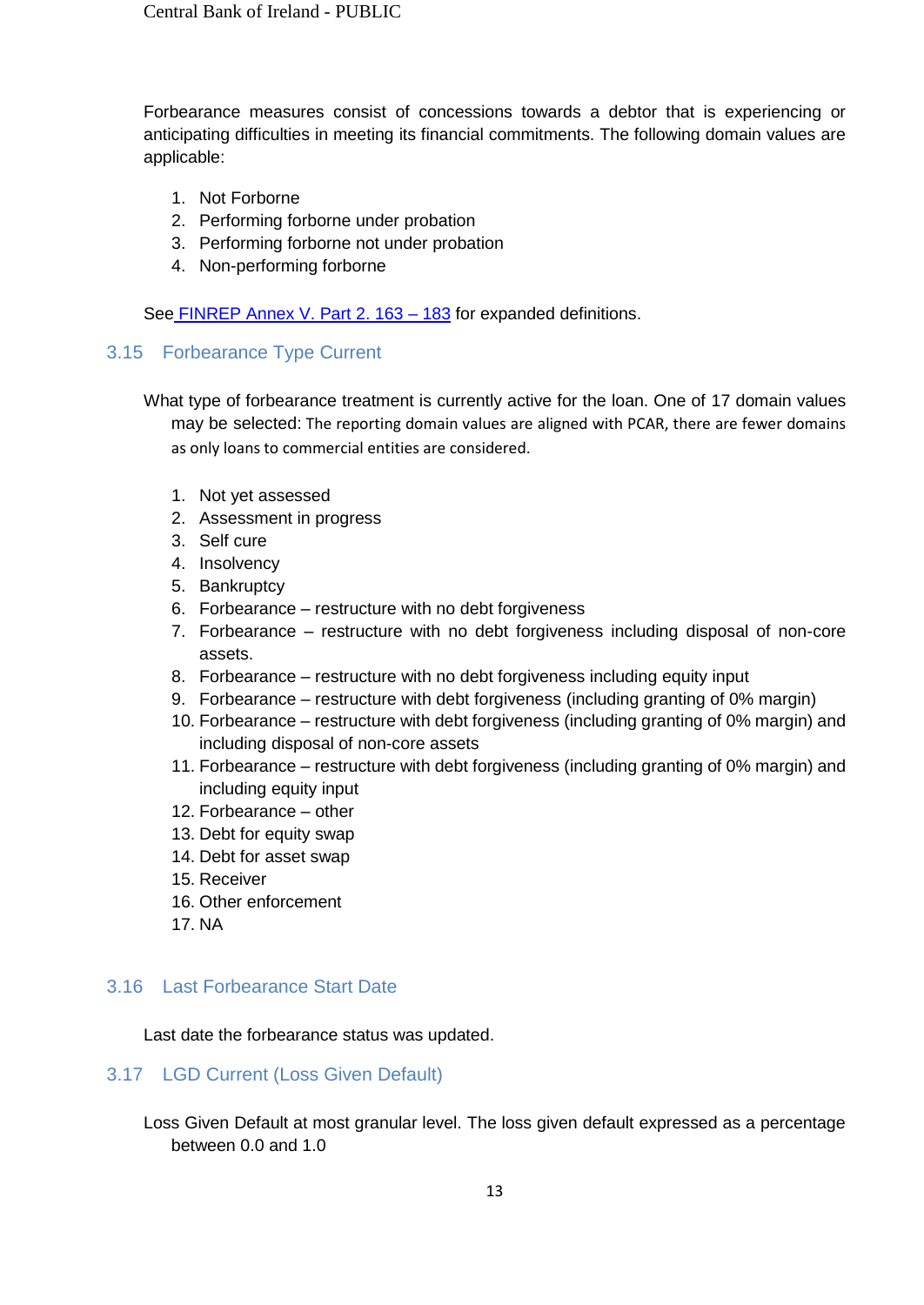### <span id="page-14-0"></span>3.18 Loan Credit Quality

The credit worthiness of the loan. The IFRS 9 "stage" value should now be reported.

<span id="page-14-1"></span>3.19 Non Performing Last 12M Flag

In the 12 months preceding the date snapshot, has the facility ever been non-performing according to the EBA simplified NPE definition? [Article 99\(4\) of Regulation \(EU\) No 575/2013](https://www.eba.europa.eu/documents/10180/449824/EBA-ITS-2013-03+Final+draft+ITS+on+Forbearance+and+Non-performing+exposures.pdf)

### <span id="page-14-2"></span>3.20 NPL Resolution Status (Non-Performing Loan)

Classification of current resolution activity taking place to resolve the non-performing loan. The stage of resolution activity. The following domain values are applicable:

- 1. Self Cure Offer
- 2. Self Cure Accepted
- 3. Self Cure Implemented
- 4. Receiver Demand Letter Issued
- 5. Receiver Appointed (with Power of Sale)
- 6. Receiver Appointed (Rent Receiver Only)
- 7. Receiver Instructed for Sale
- 8. Receiver Sale Completed
- 9. Other Enforcement Judgement
- 10. Other Enforcement Examinership
- 11. Other Enforcement Liquidator
- 12. Forbearance Offer
- 13. Forbearance Accepted
- 14. Forbearance Implemented
- 15. Debt for equity swap Offer
- 16. Debt for equity swap Accepted
- 17. Debt for equity swap Implemented
- 18. Debt for asset swap Offer
- 19. Debt for asset swap Accepted
- 20. Debt for asset swap Implemented
- 21. Insolvency Proceedings in progress
- 22. Insolvency Approved by court
- 23. Bankruptcy Proceedings in progress
- 24. Bankruptcy Adjudicated bankrupt

### <span id="page-14-3"></span>3.21 Payment Type Current

The following domain values are applicable:

- 1. Interest only
- 2. Amortising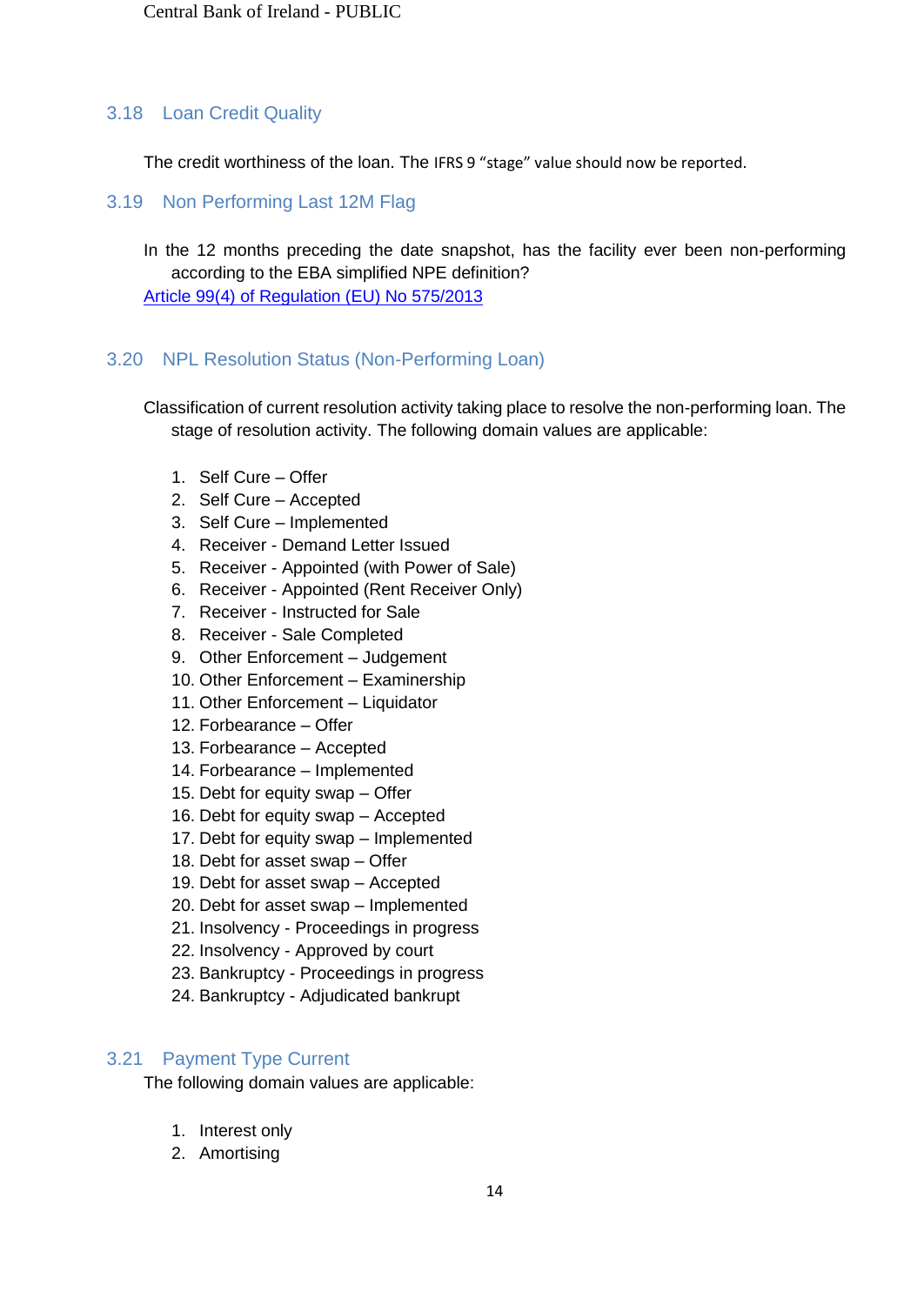- 3. Endowment
- 4. Bullet
- 5. Credit card
- 6. Overdraft
- 7. Partial interest
- 8. Bridging
- 9. Moratorium
- 10. Zero payment
- 11. Closed
- 12. Pension
- 13. Other

## **CBI clarification for common queries:**

**Closed** refers to paid off credit instruments that are still required to be reported in the period (they were paid down since the last reporting period).

**Zero Payment** is for those loans that did not receive payment when expected.

**Endowment** relates to life insurance payments.

**Bullet** refers to instruments where payment is made entirely at the end of the credit instrument's term.

**Pension** relates to distributions associated with pension funds

## **Clarification of where values take priority-**

The domain values should specify what type of instrument the cashflow is related to eg Endowment/Bullet/Credit card/ Overdraft/Pension then where the instrument is not related to any of these values the value reported should specify what form the cashflow has taken-Interest only/Amortising/Partial interest/Bridging/Moratorium/Zero payment/Closed/Other

# <span id="page-15-0"></span>3.22 Portfolio Sale Flag

The portfolio has been marked for sale.

## <span id="page-15-1"></span>3.23 Provision Amount

The specific provision allocated to this loan. This is aligned with the FINREP definition of Accumulated impairment; accumulated changes in fair value due to credit risk and provisions.

# <span id="page-15-2"></span>3.24 Provision Type

Type of specific provision taken by the bank on this loan. The following domain values are applicable:

Specific allowances collectively estimated Specific allowances individually estimated Collective allowances for IBNR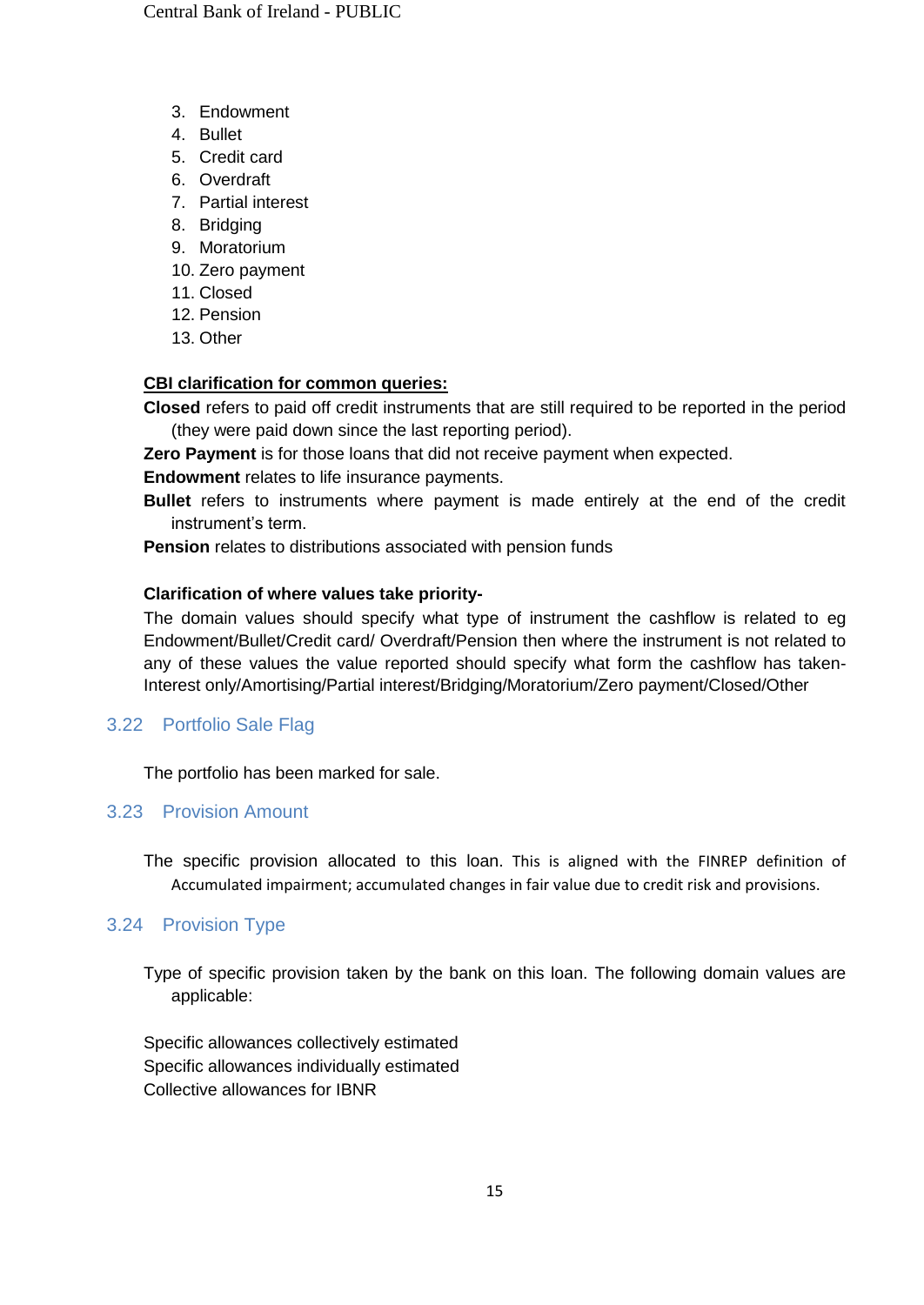## <span id="page-16-0"></span>3.25 Provisioning Interest Rate

The effective interest rate when provisioning occurred. This is the discount rate used to calculate the provision amount. NA should be reported if no provisioning has occurred.

## <span id="page-16-1"></span>3.26 RWA Asset Classification

Classification of loan for RWA analysis. As per [Regulation \(EU\) No 575/2013, Article 147](https://eur-lex.europa.eu/legal-content/EN/TXT/?uri=celex%3A32013R0575) 6 values are possible.

- 1. Sovereign- Central government entities, central banks.
- 2. Institutions- Exposures to Public Sector Entities which are not treated as exposures to central governments in accordance with Article 116(4);
- 3. Revolving- Debt exposures which do not have a principal repayment structure.
- 4. SME –Loans made to Small and Medium Enterprises.
- 5. Commercial Real Estate- Loans secured by commercial real estate.
- 6. Corporate- Any other credit obligation not assigned.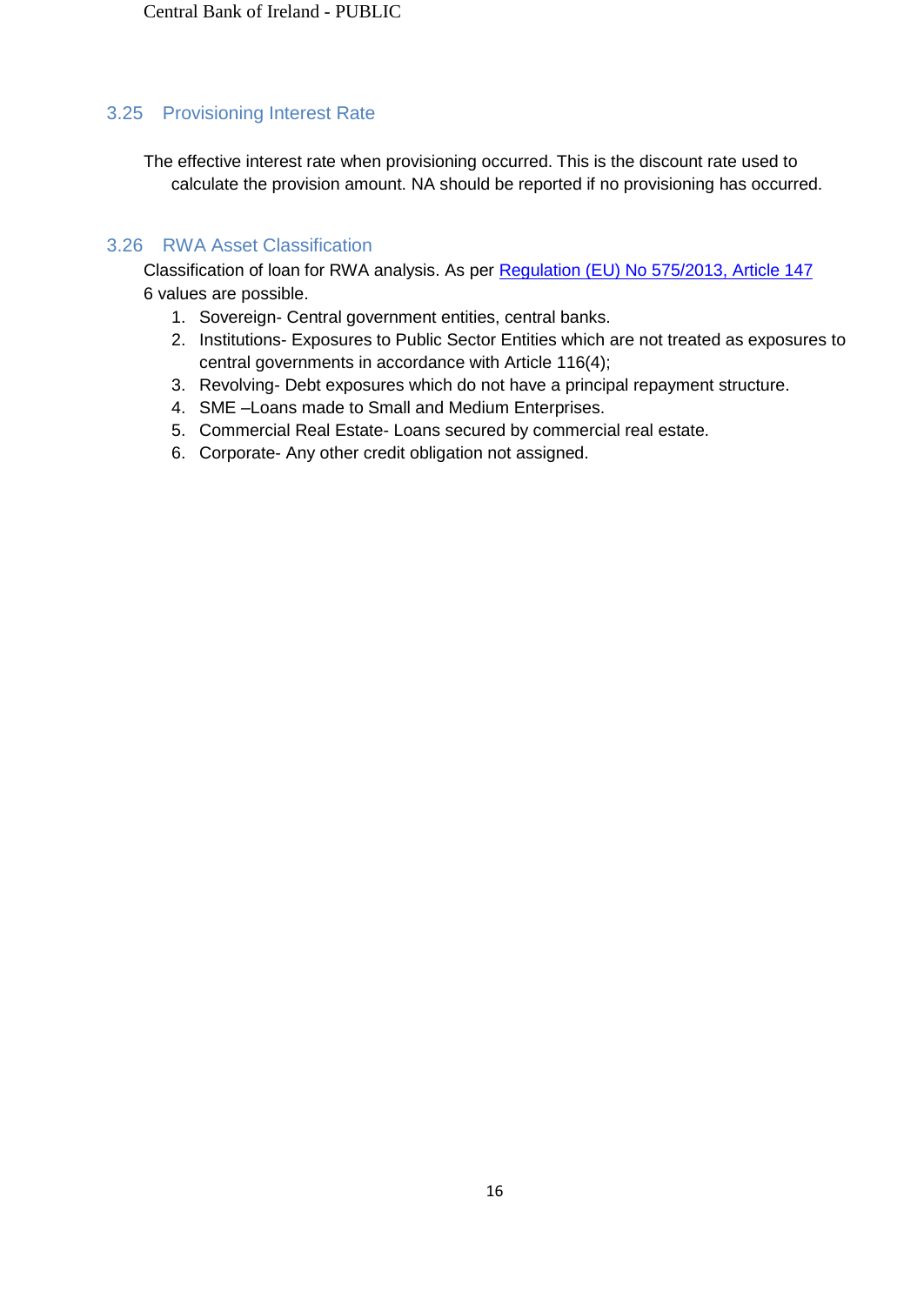# Section 4: Protection Received Data Attributes

The Protection dataset on the National Template is an extension of the Protection-received dataset on the AnaCredit Credit Data Template (ACR1B). As such, the dataset follows the same level of granularity and coverage of protection as in the ACR1B. All protection items, and only the protection items, reported in the ACR1B Protection Received dataset should be reported in the National template.

All identifiers should be consistent with the ACR1B.

# <span id="page-17-0"></span>4.1 Commercial Property Sector

#### *Definition*: Type of Commercial Property Received.

This attribute should be reported for all protection items. The attribute is a more disaggregated view of the protection received items reported in the "Type of protection" attribute from the protection received dataset of the ACR1B. This includes and commercial residential real estate pledged as protection. Non-commercial residential real estate (i.e. residential real estate occupied by the collateral provider) should not be reported. In that case, the applicable value is non-applicable.

This comprises a list of 11 possible values, plus a non-applicable option.

- 1. Retail
- 2. Residential
- 3. Office
- 4. Industrial
- 5. Land
- 6. Development
- 7. Retail\_And\_Residential
- 8. Retail\_And\_Office
- 9. Other
- 10. Hospitality
- 11. Mixed

The value "NA" (Non-applicable) may be reported if the collateral is not Commercial Property.

## <span id="page-17-1"></span>4.2 CRE Type

Description of CRE as either

- 1. Investment (all units completed)
- 2. Development (no units completed)
- 3. NA (Not Applicable)
- 4. NP (Not Reportable)
- 5. OTHER.